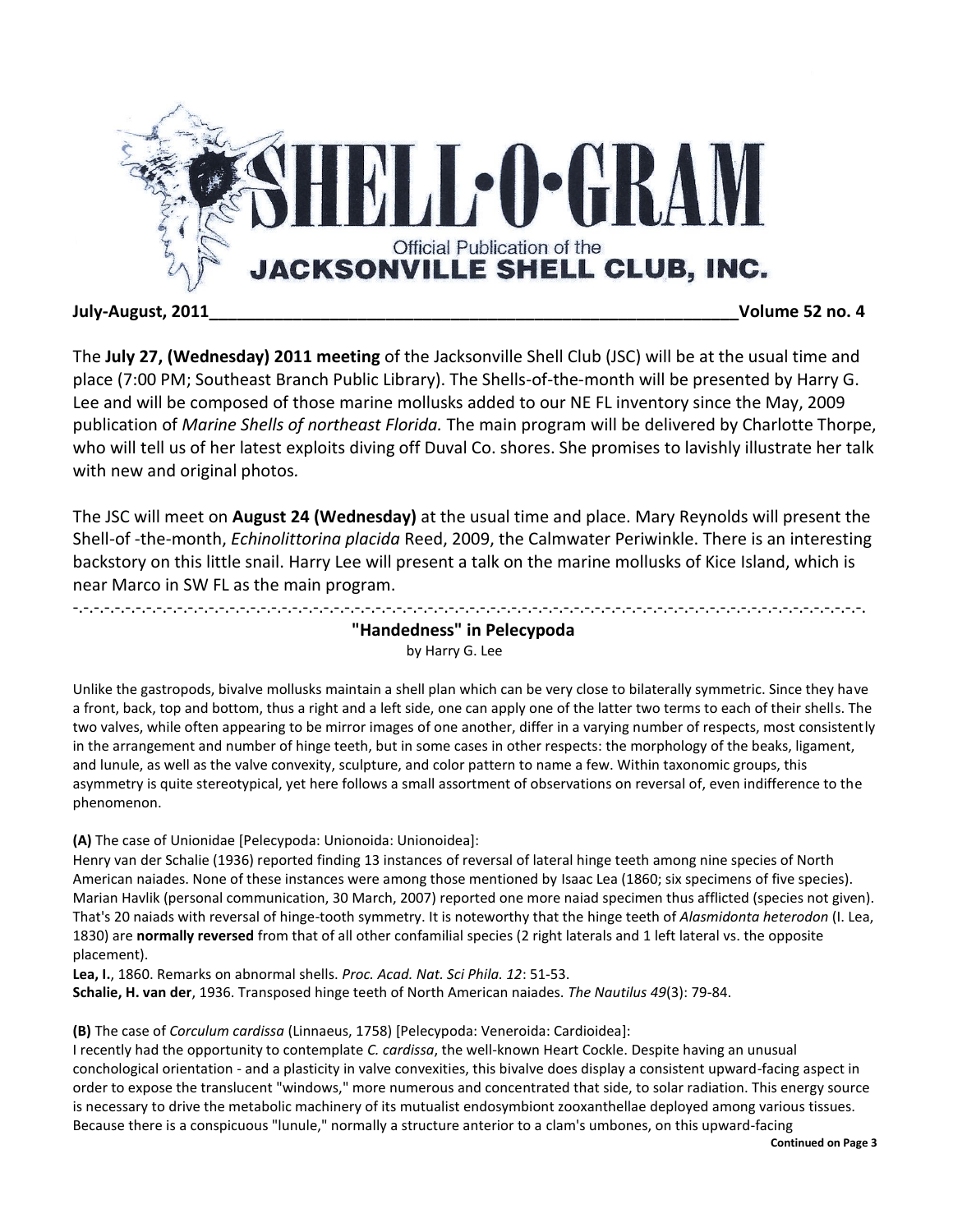## **Jacksonville Shell Club, Inc. 1010 N. 24th Street Jacksonville Beach, FL 32250**

## **Editor: Charlotte M. Thorpe**

This club meets each month at the Southeast Branch of the Jacksonville Public Library, 10599 Deerwood Park Blvd., Jacksonville, Florida. Please address any correspondence to the club's address above.

The *Shell-O-Gram* is issued bimonthly and mailed to all regular members. Annual membership dues are \$15.00 individual and \$20.00 family (domestic) and \$25.00 (foreign). Lifetime membership is available. Please send checks for dues to the above address and made out to the Jacksonville Shell Club.,

We encourage members to submit articles for this publication. Closing date for article submission is two weeks prior to the first of each month of publication. Articles may be republished provided full credit is given the author and this newsletter and one copy of the complete publication in which the article appears.

E-mail: challoyd@bellsouth.net

**Did you know that you can now pay your dues on line using PayPal? Sign-in to PayPal, and use the email address below: neflshells@bellsouth.net. Be sure to list your name and any updates; so that we will know who sent the payment**.



*Murexsul zylmanae* **(Petuch, 1993)** Maximum Reported Size: 46 mm Distribution: Bahamas: Great Bahama Bank, Cay Sal. Type Locality: Great Isaacs Cay, Bahamas Range: 26°N to 24°N; 80°W to 79°W

**Photo by Charlotte Thorpe**

## **President's Message**

Hello everyone,

 We had a good turnout at the Hanna Park field trip. Though the shelling was not great, we were able to use a nice grouping of picnic tables that were pretty well filled with food and hungry people. We were forced to leave early by rain and lightning, but we need rain. Thank you to Brian Marshall for coordinating this outing.

 We had a good sharing time about the Hanna Park trip at the May meeting. Everyone participated. (See the field trip report on Pages 4- 5.)

 What a great start to our more relaxed summer activities and programs. Next is the swim party at Claire's. I look forward to the fun. Let's keep it up.

### Barbara Cathey

### +++++++++++++++++++++++++++++++++++++++++++++++++

Below is the Jacksonville Shell Club's display at the Pablo Creek Regional Library on Beach Blvd., which will be in place from June 1, 2011 thru August 31, 2011. On display is Harry G. Lee's book "Marine Shells of Northeast Florida". In addition you will find information on the Florida State Shell - the Horse Conch, interesting facts about mollusks, where our club meets, our educational programs, and Club activities. Thanks to Billie Brown for installing this display so the public can learn more about our club.



**Photo by Billie Brown**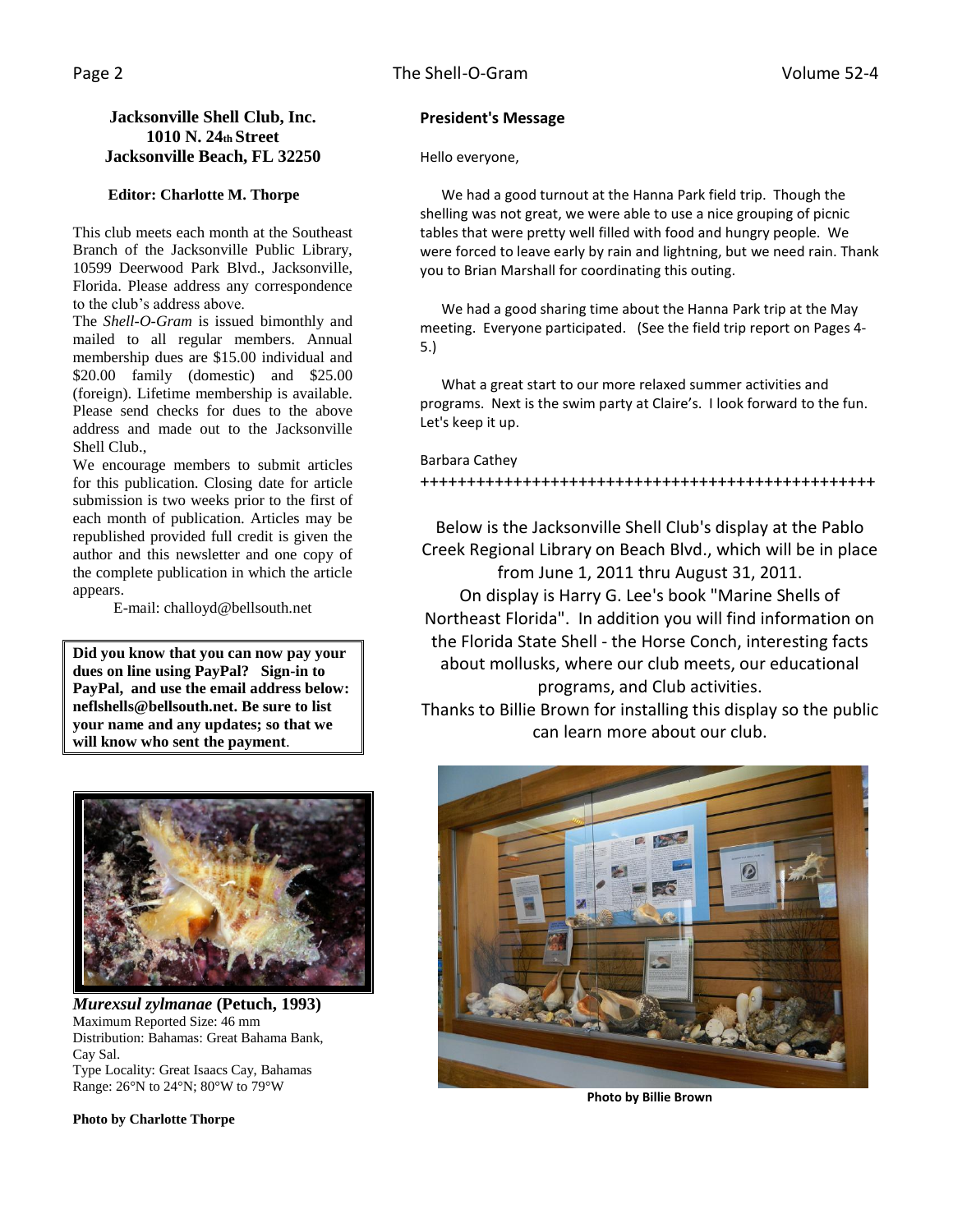### Page 3 The Shell-O-Gram 2012 Colume 52-4

side, I initially thought this was the cockle's anterior. However, descriptions of the internal organs indicate that this is not true; this is the animal's posterior (e.g., siphons are on this side). I suspect that this apparent violation of conventional asymmetry is due to the fact that the "lunule," thus situated in all of several dozen specimens examined, is in fact not homologous to that structure in other bivalves.

Anyway, in July, 2010, Phil Dietz, an astute shell dealer from Cape May, NJ, USA, sent me a specimen which differed from all I had ever seen previously. It involved the positioning of radial keel so characteristic of this species. Near the umbones, the area of the "heart's cleft," the keel on the right valve (now identifiable as we know anterior from posterior) characteristically passes in front of that of e left valve, but in this specimen the opposite was the case! Other asymmetries such as the morphological relationships of hinge teeth and the location of the "lunule" were not altered in this specimen.

Phil indicated that such a reversal was rare indeed - on the order of less than one in a thousand. Now that is a testimonial to Phil Dietz's powers of conchological observation and the powers of ontogenetic constraint.

Here is my take on *Corculum* asymmetry:

(1) There are consistent and inconsistent asymmetries.

(2) Certain conchological landmarks allow one to determine dorsal, ventral L, R, anterior, and posterior despite the anteroposterior compression of the valves that characterizes the genus.

(3) Unlike most cardiids, in life the shells consistently deploy with a surface-facing and a bottom-facing aspect - like scallops. It is important not to confuse this spatial orientation with the classical dorsal (hinge) and ventral (opposite of dorsal) paradigm.

(4) The surface-facing aspect has (more) translucent windows (to allow solar radiation to nourish the symbionts

(5) The surface-facing side is the one with the lunules, therefore it is comprised of the anterior "half" of the left and of the right valve. The shell is lying (vestigial) foot up/(vestigial) siphons down.

(6) The radial sculpture is stronger on the posterior (bottom-facing, generally windowless) side of each valve.

(7) The posterior margin of each valve is more abruptly arched than that of the anterior margin - especially on its dorsal aspect. (8) Either the posterior (bottom-facing) or anterior (surface-facing) ends may be the more convex.

(9) There are two erect cardinals in each valve. The R anterior cardinal fits into a socket dorsal and anterior to the L anterior cardinal; the R posterior cardinal fits into a socket ventral and anterior to the L posterior cardinal.

(10) The R laterals insert into sockets dorsal to the L laterals

(11) There is a dorso-ventral keel which may curl anteriorly or posteriorly.

(12) This keel is present from the earliest stage of growth. At the umbones the keel of the right valve is anterior to that of the left EXCEPT in his "odd ball." None of my 50 odd specimens belonging to all the so-called Recent "species" exhibits this anomaly.

**(C)** The case of Chamidae [Pelecypoda: Veneroida: Chamoidea]

This is one of a heterogeneous assortment of bivalves (Ostreids, Gryphaeids, Anomiids, the Pectinid *Hinnites*, Spondylids, etc.) which spend their adult life with one valve cemented to hard substrate. Typically the left valve of the type genus, *Chama* Linnaeus, 1758, is attached. However, the genus *Pseudochama* was erected by Odhner (1917) to accommodate a widespread group of species typically attaching to the substrate by their right valve. Campbell *et al.* (2004) found reason to fault that dichotomy on taxonomic grounds (polyphyly), but the consistency of this reversal at the species level is indisputable.... except for the enantiomorphic *C. inezae* as demonstrated by Work (1970) and confirmed by me.

**Campbell, M. R., G. Steiner, L. D. Campbell, and H. Dreyer**, 2004. Recent Chamidae (Bivalvia) of the western Atlantic Ocean. *Malacologia 46*(2): 381-415.

**Work, R. C**., 1970. Comments on *Pseudochama inezae* F. M. Bayer. *Seafari* [Palm Beach Co. Shell Club] *12*(1): 1-2. Jan.

**(D)** The case of *Angulus fabulus* (Gmelin, 1791) [Pelecypoda: Veneroida: Tellinoidea]:

There can be reversal of the right valve-only striping of *A. fabulus*. Martin C. Cadee of the Netherlands (personal communication, 27 Feb., 2011) informed me [his translated abstracts]:

**Bruyne, R.H. de**, 1985. Een linksgestreepte platschelp. *Het Zeepaard 45*(4): 144.

[Among 750 hinged pairs of *A. fabulus* (Gmelin, 1791) from the island Terschelling, Netherlands, he found one left-striped specimen. This specimen showed no reversal of hinge-tooth asymmetry. In other material also from Terschelling (where this species is common) he found 4 specimens with some stripes on the left valve an a normally-striped right valve.]

**Visser, G.J.M.**, 1969. Het zout van de waddeneilanden 3. De in de winter 1968/1969 op Terschelling aangetrofen mariene mollusken. *Het Zeepaard 29*(5): 56.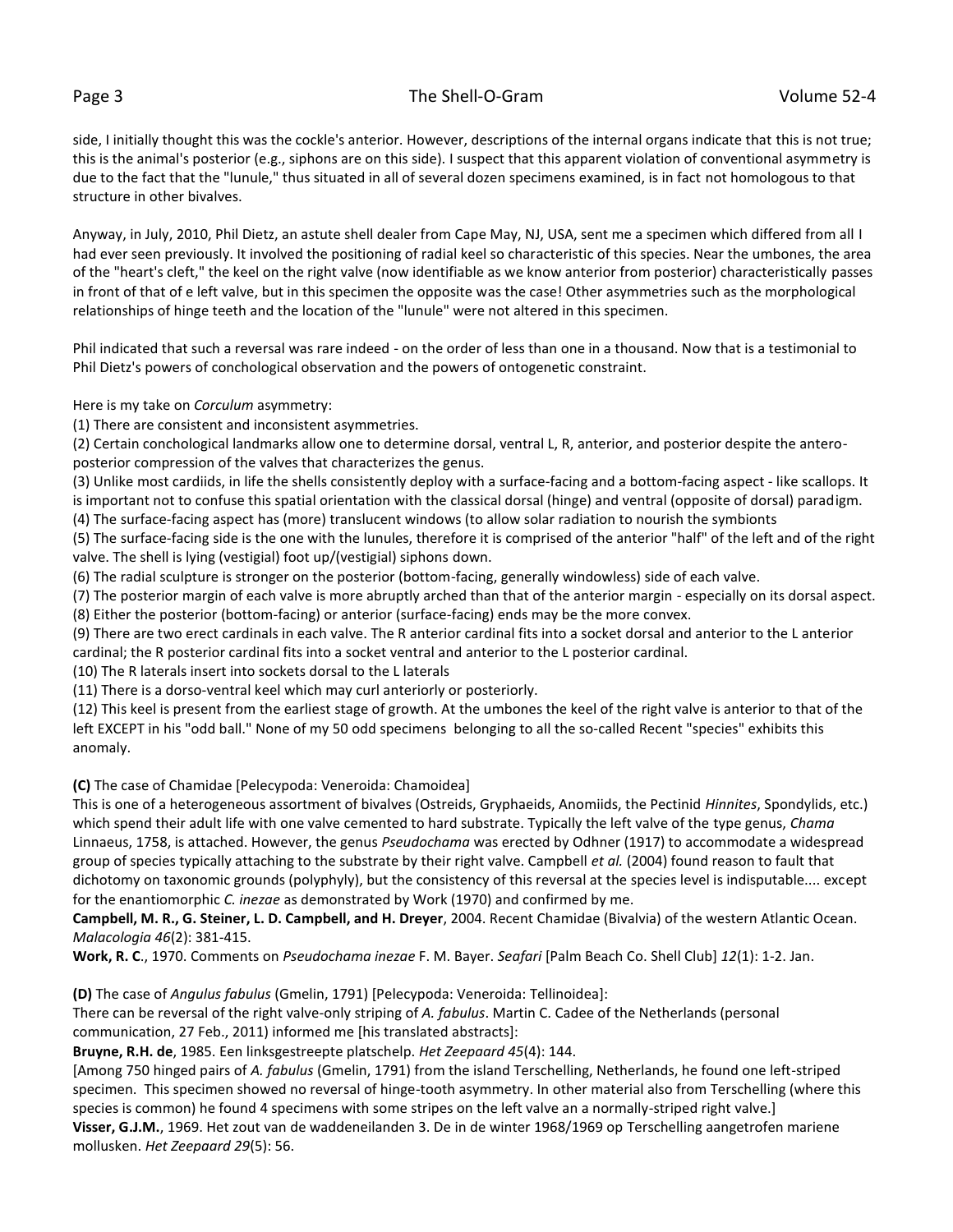[Of 400 specimens of *Angulus fabulus* one left-striped specimen was found and a specimen with stripes on both valves.]

**(E)** The case of Anna Children's Lucine, *Miltha childreni* (Gray, 1824) [<http://www.jaxshells.org/childa.htm>](http://www.jaxshells.org/childa.htm) [Pelecypoda: Veneroida: Lucinidae]: Here Gray (1825: 136) remarked on the fact that the two type specimens were of opposite asymmetry. That is, the left valve was the more deeply cupped in one, and the right in the other. I have two specimens: in both the right valve is the more deeply-cupped. We'll explore this behemoth Brazilian clam [**Fig. 1**]: its nomenclature, taxonomy, and biology in the next issue of the *Shell-O-Gram*. **Gray, J.E.**, 1825. A list and description of some species of shells not taken notice of by Lamarck. *Annals of Philosophy New (2nd) Series 9*: 133-140. February. <http://www.biodiversitylibrary.org/item/53938#page/150/mode/1up>



[**Fig. 1**]

## **Hanna Park Shell Trip** by Mary Reynolds

Saturday May 14 was a day I looked forward to for a long time. It was our Jacksonville Shell Club outing to Hanna Park.

\_\_\_\_\_\_\_\_\_\_\_\_\_\_\_\_\_\_\_\_\_\_\_\_\_\_\_\_\_\_\_\_\_\_\_\_\_\_\_\_\_\_\_\_\_\_\_\_\_\_\_\_\_\_\_\_\_\_\_\_\_\_\_\_\_\_\_\_\_\_\_\_\_\_\_\_\_\_\_\_\_\_\_\_\_\_\_\_\_\_\_\_\_\_\_\_\_\_\_\_\_

 I am quite a ways inland and don't get to the beach too much especially with high gas prices. They had predicted rain, and we were all praying that it would at least hold off until later that day. Since Hanna Park was a long way out, Claire Newsome invited me to meet at her house and ride out with her.

 Along with my mother, Mary, I went out that Saturday under a bright sky to Claire's house. We were going to meet Carmella (who had the directions to where the club was gathering) at her house and then go on with her. However, Carmella had called earlier and could not make it because her husband was ill. We had a pleasant drive through some of Jacksonville's older neighborhoods that had not been spoiled by over-building. A setting where you could see neighbors walking their dogs, sitting on porches, tending their gardens and running to the hardware store.

 On heading through Mayport I saw where I had my sea school experience and pointed the landmarks out to Mom and Claire. It looked very much the same 6 years later.

 Then on to Hanna Park. We asked at the gate if they knew where the club was meeting. When none of the rangers knew, we started looking for the place. We looked at all the pavilions and other places and finally came upon the Dolphin, where we did not see anybody gathering. I recalled something briefly on the online map that we were to go to some dead end, but I have no printer so I couldn't bring it along. We went to the lifeguard station and called Carmella and had her call Brian Marshall since he was heading up the trip. There we waited since Claire had to leave a message for Carmella, and it took a goodly part of an half hour. Eventually Brian came, and we went to where we had looked once before. You could not see it from the road. After parking we had a goodly walk past the building and some showers/potties to an uncovered area with picnic tables and a nice view of the water.

 Most of the club members were already on the beach, and we quickly joined them. I hoped we were not too late, but, as it turned out, we had a good amount of time to head out there. I made sure we had plenty of sunscreen.

 I was glad to encounter the pleasant aroma of the water and see the muted pastels of the beach and hear the surf. The tide was out, and there was a wide expanse of sand. I was surprised how flat it was so far out, including a few sand bars. When somebody has collected shells for as long as I have, you are less inclined to pick up the common varieties so I looked for bivalves with the snail-drilled hole in the umbone for a project I am working on. The rain held off, and the clouds kept the sun from being too hot. I spoke to several members about their experiences and finds but mostly we were all enjoying a good day at the beach.

 After a while it was time to head back to the tables to a goodly chow down on dishes people brought. I had fried chicken, beans, and the "hoarder salad" I brought. This was a macaroni and pea salad with my own additions that I saw somebody make on a hoarder show recently. I made mine with shell macaroni.

 As the club gathered around the table, Harry told of some periwinkles that expanded their range from the Yucatan due to the prevalence of man-made structures. The littorinas live on hard surfaces as opposed to *Littoraria irrorata,* which uses plants. He said they were on the posts that divided off the Naval Base so I went down and got a few. Jeff Ward said that the lay of the land was all change from several blows we have had over the years, Interesting to see how the habitat changes. While